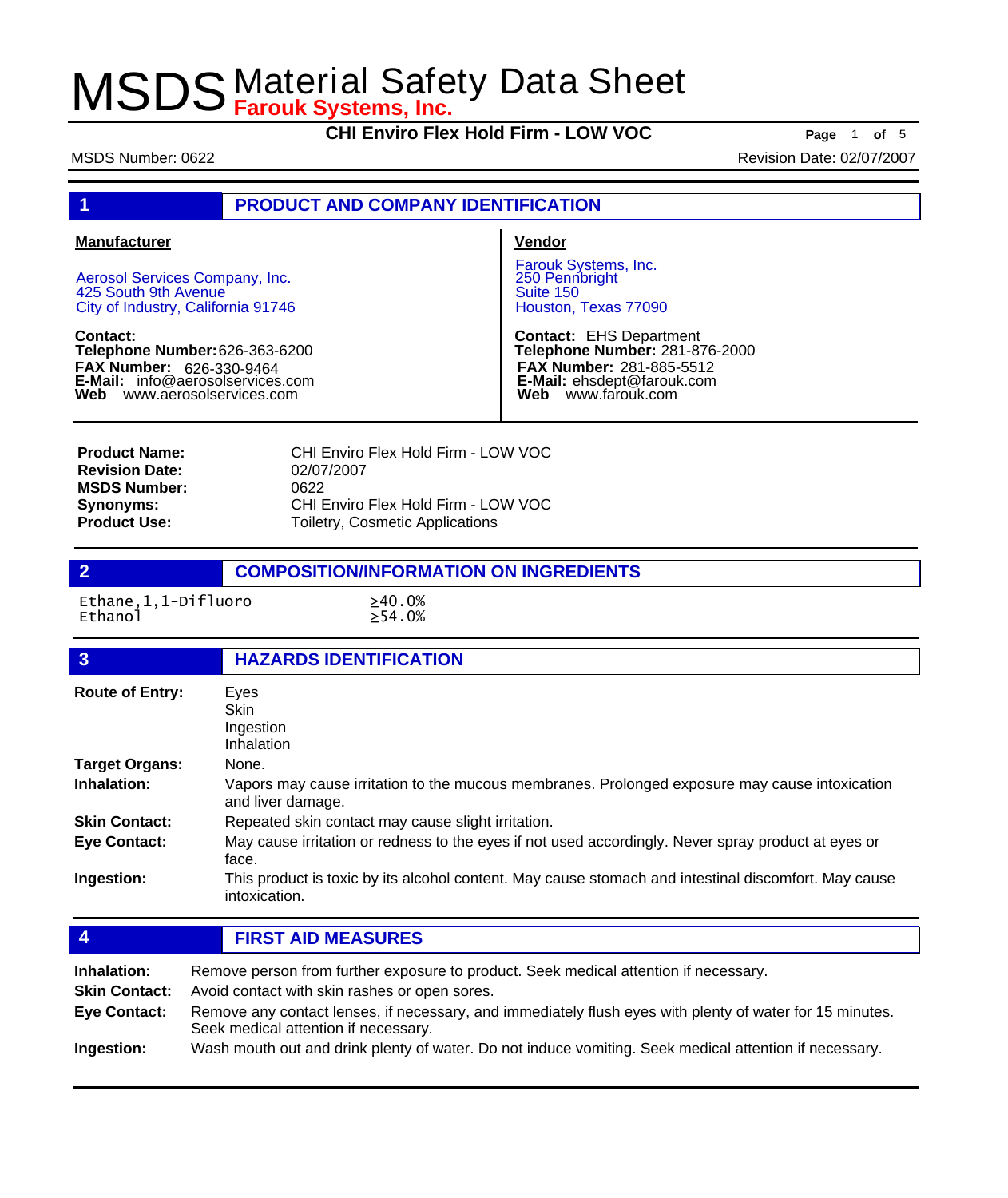**CHI Enviro Flex Hold Firm - LOW VOC Page** <sup>2</sup> **of** <sup>5</sup>

MSDS Number: 0622 **Revision Date: 02/07/2007** 

### **5 FIRE FIGHTING MEASURES**

FLASHPOINT AND METHOD:

 -30ºF TCC (Propellant Only); Concentrate 36ºF (EPA Method 1010) AUTO IGNITION TEMP: Not available FLAMMABLE CLASS:

 NFPA rating of 4. BURNING RATE OF SOLID:

Not available

GENERAL HAZARDS: Evacuate personnel downwind of fire to avoid inhalation of fumes and smoke. Do not use while smoking. Do not crush or puncture containers. Keep away from children. Do not use near open flames or heated surfaces.

EXTINGUISHING METHODS: Chemical type foam, CO2(Carbon Dioxide), Dry Chemical, Water Fog

FIRE FIGHTING PROCEDURES: This product is a flammable substance. However, hazardous decomposition and combustion products may be formed in a fire situation. Cool exposed containers with water spray to prevent overheating.

FIRE FIGHTING EQUIPMENT: Respiratory and eye protection are required for fire fighting personnel. Full protective equipment (Bunker Gear) and self contained breathing apparatus (SCBA) should be used for all indoor fires and significant outdoor fires. For small outdoor fires, which may be easily extinguished with a portable fire extinguisher, use of a SCBA may not be needed.

### **6 ACCIDENTAL RELEASE MEASURES**

SMALL SPILL: When a spill occurs, use absorbent material on the substance. Dispose of the material according to all local, state and federal regulations. Always use an absorbent material when cleaning up a spill.

ENVIRONMENTAL PRECAUTIONS: Avoid run-off or release into sewers, stormdrains and waterways.

GENERAL PRECAUTIONS: Remove containers away from oxidizing materials.

### *HANDLING AND STORAGE*

Use appropriate personal protective equipment as specified in Section 8. Handle in a manner consistent with good household/personal techniques and practices. **Handling Precautions:** Keep containers/bottles securely sealed when not in use. Store in cool/dry conditions that do **Storage Requirements:**

not exceed room temperature.

### **8 EXPOSURE CONTROLS/PERSONAL PROTECTION**

| <b>Engineering Controls:</b>      | These recommendations provide general guideance for handling this product safely. Because<br>specific use conditions may vary, safety procedures should be developed for each specific<br>application of this product. When developing procedures, always consider potential waste,<br>disposal and personal safety issues. |
|-----------------------------------|-----------------------------------------------------------------------------------------------------------------------------------------------------------------------------------------------------------------------------------------------------------------------------------------------------------------------------|
| <b>Protective Equipment:</b>      | EYES AND FACE: For reasonable foreseeable uses of this product, eye and face protection<br>is not required.<br>SKIN: For reasonable foreseeable uses of this product, skin protection is not required.<br>RESPIRATORY: For reasonable foreseeable uses of this product, respiratory protection is not<br>required.          |
| <b>Exposure Guidelines/Other:</b> | EXPOSURE GUIDELINES: Overexposure is unlikely. Since all parameters<br>cannot be foreseen, the use of engineering controls to reduce<br>exposure may be necessary.                                                                                                                                                          |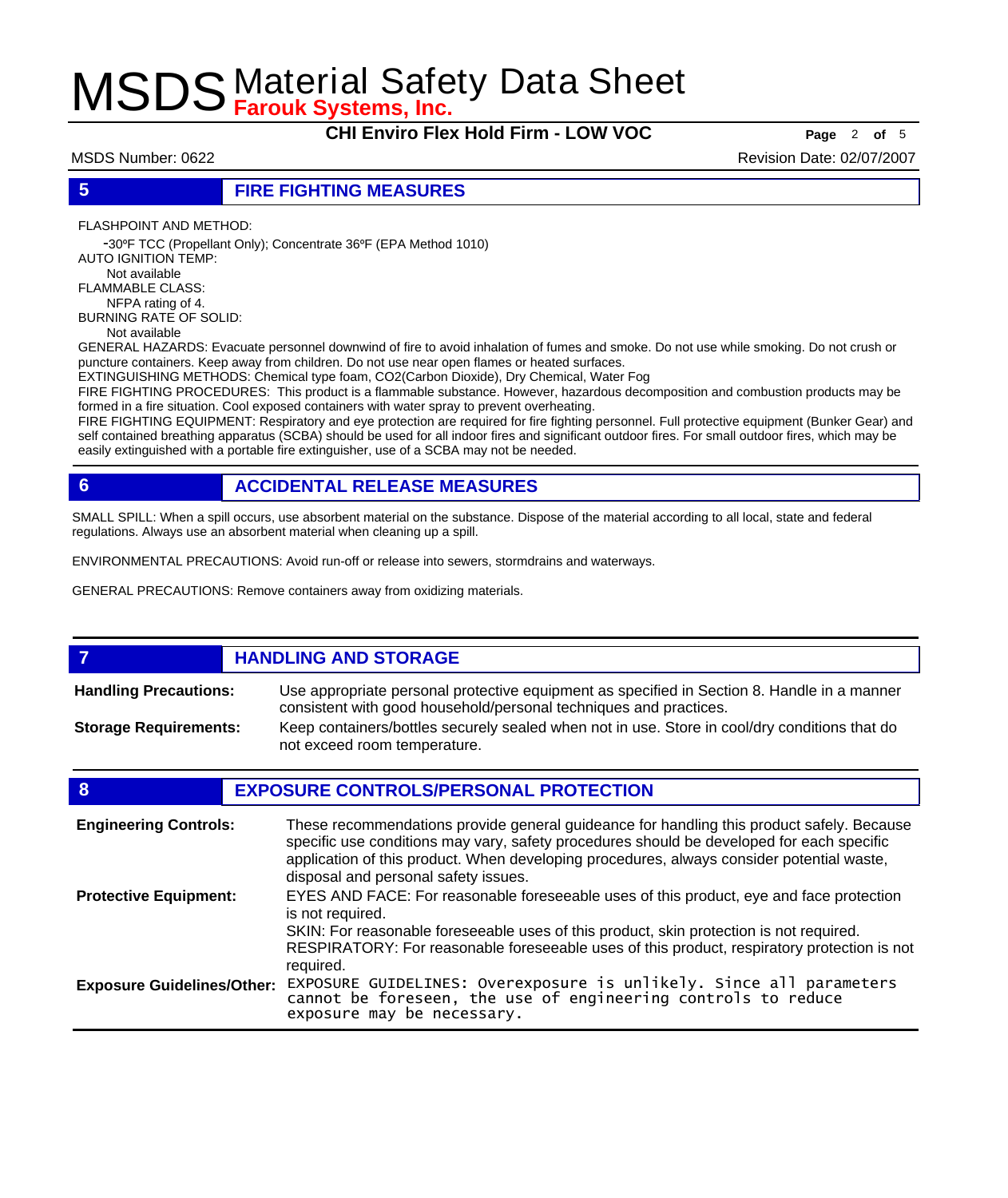**CHI Enviro Flex Hold Firm - LOW VOC Page** <sup>3</sup> **of** <sup>5</sup>

MSDS Number: 0622 **Revision Date: 02/07/2007** 

### **9 PHYSICAL AND CHEMICAL PROPERTIES**

| Appearance:<br><b>Physical State:</b><br>Odor:<br>pH:<br><b>Vapor Pressure:</b><br><b>Vapor Density:</b> | Clear, colorless to pale yellow liquid<br>Aerosol<br>Characteristic hairspray odor<br>N/A<br>mm Hg @ 20°C: Can pressure not to<br>execed 180 psig @ 131°F<br>$(Air = 1): > 1$ |
|----------------------------------------------------------------------------------------------------------|-------------------------------------------------------------------------------------------------------------------------------------------------------------------------------|
| Evap. Rate:                                                                                              | >1                                                                                                                                                                            |
| <b>Viscosity:</b>                                                                                        | Aerosol @ ambient                                                                                                                                                             |

55%

| <b>Boiling Point:</b>             | Unknown          |
|-----------------------------------|------------------|
| Freezing/Melting Pt.: N/A         |                  |
| Solubility:                       | Soluble in Water |
| Spec Grav./Density: 0.810 - 0.820 |                  |

**Percent Volatile:**

### **10 STABILITY AND REACTIVITY**

| Stability:                               | YES                                                                                                                                               |
|------------------------------------------|---------------------------------------------------------------------------------------------------------------------------------------------------|
| <b>Conditions to avoid:</b>              | Extreme temperatures. Heat, sparks, flame and contact with strong oxidizing<br>liquids. This product is an aerosol and should not be incinerated. |
| Materials to avoid (incompatability):    | Keep away from oxidizing materials and flame.                                                                                                     |
| <b>Hazardous Decomposition products:</b> | Carbon Monoxide and unidentified organic compounds may be formed during<br>combustion.                                                            |
| <b>Hazardous Polymerization:</b>         | Will Not Occur.                                                                                                                                   |

#### **11 TOXICOLOGICAL INFORMATION**

ACUTE: DERMAL LD50: Not available. ORAL LD50: Not available. INHALATION LC50: Not available. EYE EFFECTS: This product may cause irritation to eyes if not used under normal conditions. TARGET ORGANS: NONE. SENSITIZATIONS: Not available. CARCINOGENICITY: IARC: Listed by IARC - No. NTP: Listed by NTP - No. OSHA: Listed by OSHA - No.

MUTAGENICITY: Not available. REPRODUCTIVE EFFECTS: None. TERATOGENIC EFFECTS: Not available.

**12 ECOLOGICAL INFORMATION** 

ENVIRONMENTAL DATA: Not available. ECOTOXICOLOGICAL INFO: Not available. DISTRIBUTION: Not available. CHEMICAL FATE INFO: Not available.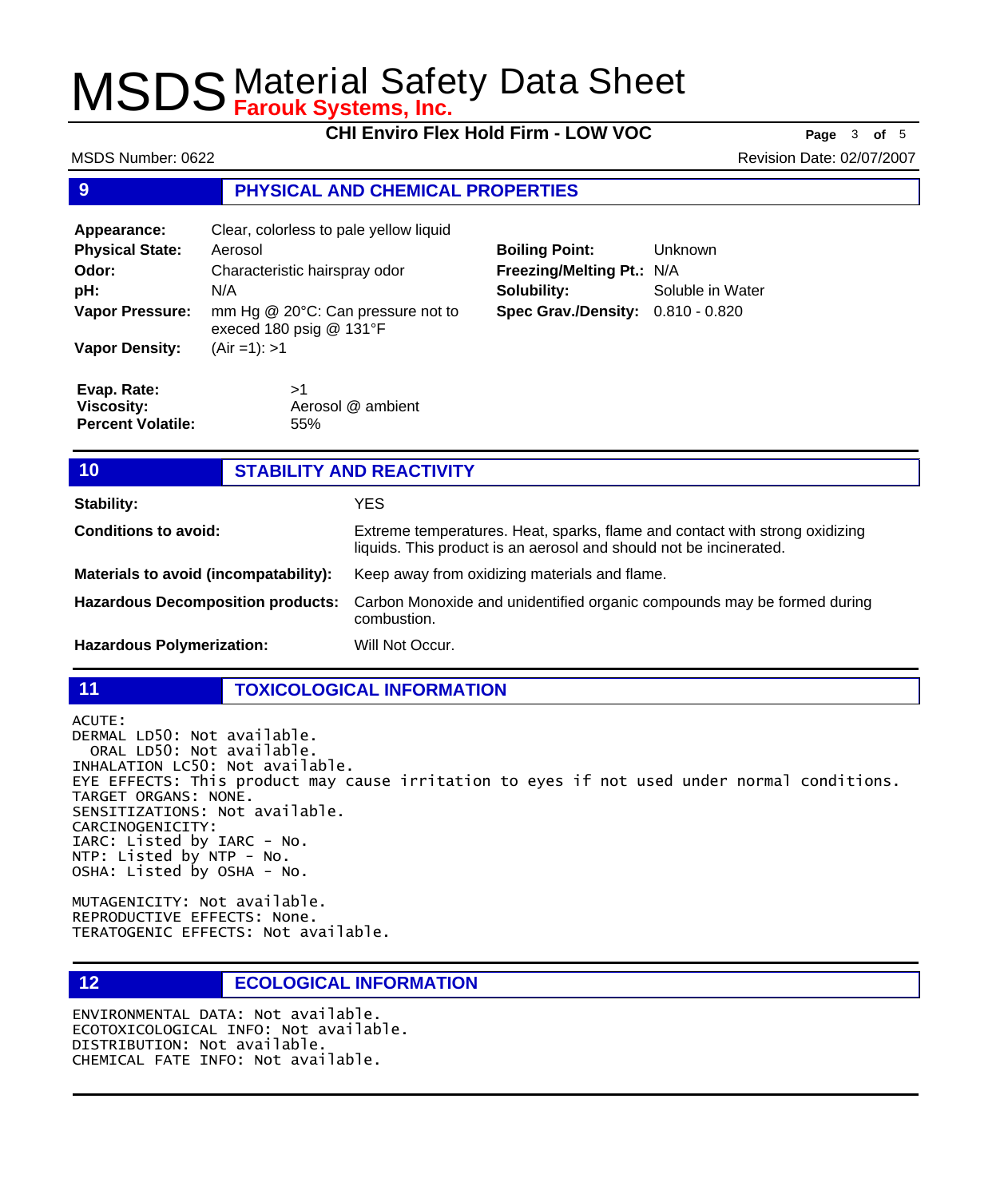**CHI Enviro Flex Hold Firm - LOW VOC Page** <sup>4</sup> **of** <sup>5</sup>

MSDS Number: 0622 **Revision Date: 02/07/2007** 

#### **13 DISPOSAL CONSIDERATIONS**

US EPA Waste Number and Descriptions:

DISPOSAL METHOD: Controlled release of diluted product into a biological wastewater treatment plant. COMPONENT WASTE NUMBER: No EPA Waste Numbers are applicable for this product's components. DISPOSAL INSTRUCTIONS: Dispose of waste material according to local, state and federal rules and regulations.

**14 TRANSPORT INFORMATION**

This product is regulated as a hazardous material by the United States (DOT) or Canadian (TDG) transportation regulations.

DOT CLASSIFICATION: Shipping Name: Consumer Commodity Class: ORM-D

IMDG CLASSIFICATION: Shipping Name: AEROSOLS, UN1950 Class: 2.1

IATA CLASSIFICATION: Shipping Name: Consumer Commodity, ID 8000 Class: 9, Miscellaneous Pkg Inst - 910

1-800-424-9300 1-703-527-3887 Inside the United States CHEMTREC

**15 REGULATORY INFORMATION**

UNITED STATES: SARA TITLE III (Superfund Amendments and Reauthorization Act) 311/312 HAZARD CATEGORIES Fire: No.

Pressure Generating: No. Reactivity: No. Acute: No. 313 REPORTABLE INGREDIENTS: Not applicable. TITLE III NOTES: None. CERCLA(Comprehensive Response, Compensation, and Liability Act) CERCLA RQ: None. TSCA(Toxic Substance Release Act) TSCA REGULATORY: All ingredients are listed in the TSCA Inventory.

CANADA: WHMIS(WORKER HAZARDOUS MATERIAL INFORMATION SYSTEM) This product is WHMIS controlled. CANADIAN INGREDIENT DISCLOSURE LIST: This product contains Ethanol, which is listed on the "Ingredient Disclosure List". CANADIAN ENVIRONMENTAL PROTECTION ACT: All intentional ingredients are listed on the DSL(Domestic Substance List).

EUROPEAN COMMUNITY: EU REGULATORY: All intentional ingredients are listed on the European's EINECS Inventory. STATE REGULATIONS: Not available. LOCAL REGULATIONS: Not available.